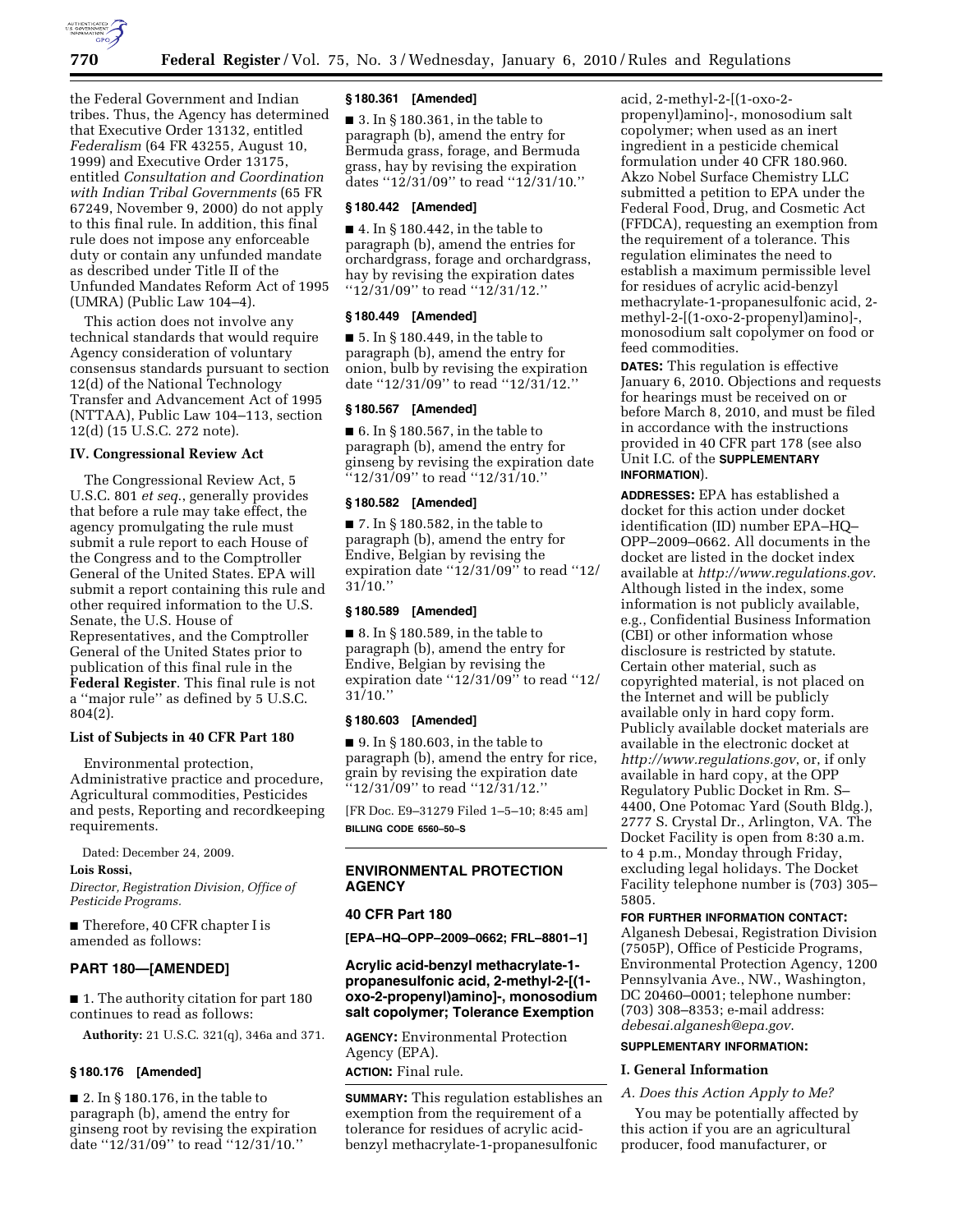pesticide manufacturer. Potentially affected entities may include, but are not limited to:

• Crop production (NAICS code 111).

• Animal production (NAICS code 112).

• Food manufacturing (NAICS code 311).

• Pesticide manufacturing (NAICS code 32532).

This listing is not intended to be exhaustive, but rather provides a guide for readers regarding entities likely to be affected by this action. Other types of entities not listed in this unit could also be affected. The North American Industrial Classification System (NAICS) codes have been provided to assist you and others in determining whether this action might apply to certain entities. If you have any questions regarding the applicability of this action to a particular entity, consult the person listed under **FOR FURTHER INFORMATION CONTACT**.

# *B. How Can I Get Electronic Access to Other Related Information?*

You may access a frequently updated electronic version of 40 CFR part 180 through the Government Printing Office's e-CFR site at *http:// www.gpoaccess.gov/ecfr*.

# *C. Can I File an Objection or Hearing Request?*

Under section 408(g) of FFDCA, 21 U.S.C. 346a, any person may file an objection to any aspect of this regulation and may also request a hearing on those objections. The EPA procedural regulations which govern the submission of objections and requests for hearings appear in 40 CFR part 178. You must file your objection or request a hearing on this regulation in accordance with the instructions provided in 40 CFR part 178. To ensure proper receipt by EPA, you must identify docket ID number EPA–HQ– OPP–2009–0662 in the subject line on the first page of your submission. All requests must be in writing, and must be mailed or delivered to the Hearing Clerk on or before March 8, 2010.

In addition to filing an objection or hearing request with the Hearing Clerk as described in 40 CFR part 178, please submit a copy of the filing that does not contain any CBI for inclusion in the public docket that is described in **ADDRESSES**. Information not marked confidential pursuant to 40 CFR part 2 may be disclosed publicly by EPA without prior notice. Submit your copies, identified by docket ID number EPA–HQ–OPP–2009–0662, by one of the following methods.

• *Federal eRulemaking Portal*: *http:// www.regulations.gov*. Follow the on-line instructions for submitting comments.

• *Mail*: Office of Pesticide Programs (OPP) Regulatory Public Docket (7502P), Environmental Protection Agency, 1200 Pennsylvania Ave., NW., Washington, DC 20460–0001.

• *Delivery*: OPP Regulatory Public Docket (7502P), Environmental Protection Agency, Rm. S–4400, One Potomac Yard (South Bldg.), 2777 S. Crystal Dr., Arlington, VA. Deliveries are only accepted during the Docket Facility's normal hours of operation (8:30 a.m. to 4 p.m., Monday through Friday, excluding legal holidays). Special arrangements should be made for deliveries of boxed information. The Docket Facility telephone number is (703) 305–5805.

# **II. Background and Statutory Findings**

In the **Federal Register** of October 7, 2009 (74 FR 51600) (FRL–8792–7), EPA issued a notice pursuant to section 408 of FFDCA, 21 U.S.C. 346a, announcing the receipt of a pesticide petition (PP 9E7599) filed by Akzo Nobel Surface Chemistry LLC. The petition requested that 40 CFR 180.960 be amended by establishing an exemption from the requirement of a tolerance for residues of acrylic acid-benzyl methacrylate-1 propanesulfonic acid, 2-methyl-2-[(1 oxo-2-propenyl)amino]-, monosodium salt copolymer; CAS Reg. No. 1152297– 42–1. That notice included a summary of the petition prepared by the petitioner and solicited comments on the petitioner's request. The Agency did not receive any substantive comments

Section 408(c)(2)(A)(i) of FFDCA allows EPA to establish an exemption from the requirement for a tolerance (the legal limit for a pesticide chemical residue in or on a food) only if EPA determines that the tolerance is ''safe.'' Section 408(c)(2)(A)(ii) of FFDCA defines ''safe'' to mean that ''there is a reasonable certainty that no harm will result from aggregate exposure to the pesticide chemical residue, including all anticipated dietary exposures and all other exposures for which there is reliable information.'' This includes exposure through drinking water and use in residential settings, but does not include occupational exposure. Section 408(b)(2)(C) of FFDCA requires EPA to give special consideration to exposure of infants and children to the pesticide chemical residue in establishing an exemption from the requirement of a tolerance and to ''ensure that there is a reasonable certainty that no harm will result to infants and children from aggregate exposure to the pesticide chemical residue,'' and specifies factors

EPA is to consider in establishing an exemption.

### **III. Risk Assessment and Statutory Findings**

EPA establishes exemptions from the requirement of a tolerance only in those cases where it can be shown that the risks from aggregate exposure to pesticide chemical residues under reasonably foreseeable circumstances will pose no appreciable risks to human health. In order to determine the risks from aggregate exposure to pesticide inert ingredients, the Agency considers the toxicity of the inert in conjunction with possible exposure to residues of the inert ingredient through food, drinking water, and through other exposures that occur as a result of pesticide use in residential settings. If EPA is able to determine that a finite tolerance is not necessary to ensure that there is a reasonable certainty that no harm will result from aggregate exposure to the inert ingredient, an exemption from the requirement of a tolerance may be established.

Consistent with section 408(b)(2)(D) of FFDCA, EPA has reviewed the available scientific data and other relevant information in support of this action and considered its validity, completeness and reliability and the relationship of this information to human risk. EPA has also considered available information concerning the variability of the sensitivities of major identifiable subgroups of consumers, including infants and children. In the case of certain chemical substances that are defined as polymers, the Agency has established a set of criteria to identify categories of polymers expected to present minimal or no risk. The definition of a polymer is given in 40 CFR 723.250(b) and the exclusion criteria for identifying these low-risk polymers are described in 40 CFR 723.250(d). Acrylic acid-benzyl methacrylate-1-propanesulfonic acid, 2 methyl-2-[(1-oxo-2-propenyl)amino]-, monosodium salt conforms to the definition of a polymer given in 40 CFR 723.250(b) and meets the following criteria that are used to identify low-risk polymers.

1. The polymer is not a cationic polymer nor is it reasonably anticipated to become a cationic polymer in a natural aquatic environment.

2. The polymer does contain as an integral part of its composition the atomic elements carbon, hydrogen, and oxygen.

3. The polymer does not contain as an integral part of its composition, except as impurities, any element other than those listed in 40 CFR 723.250(d)(2)(ii).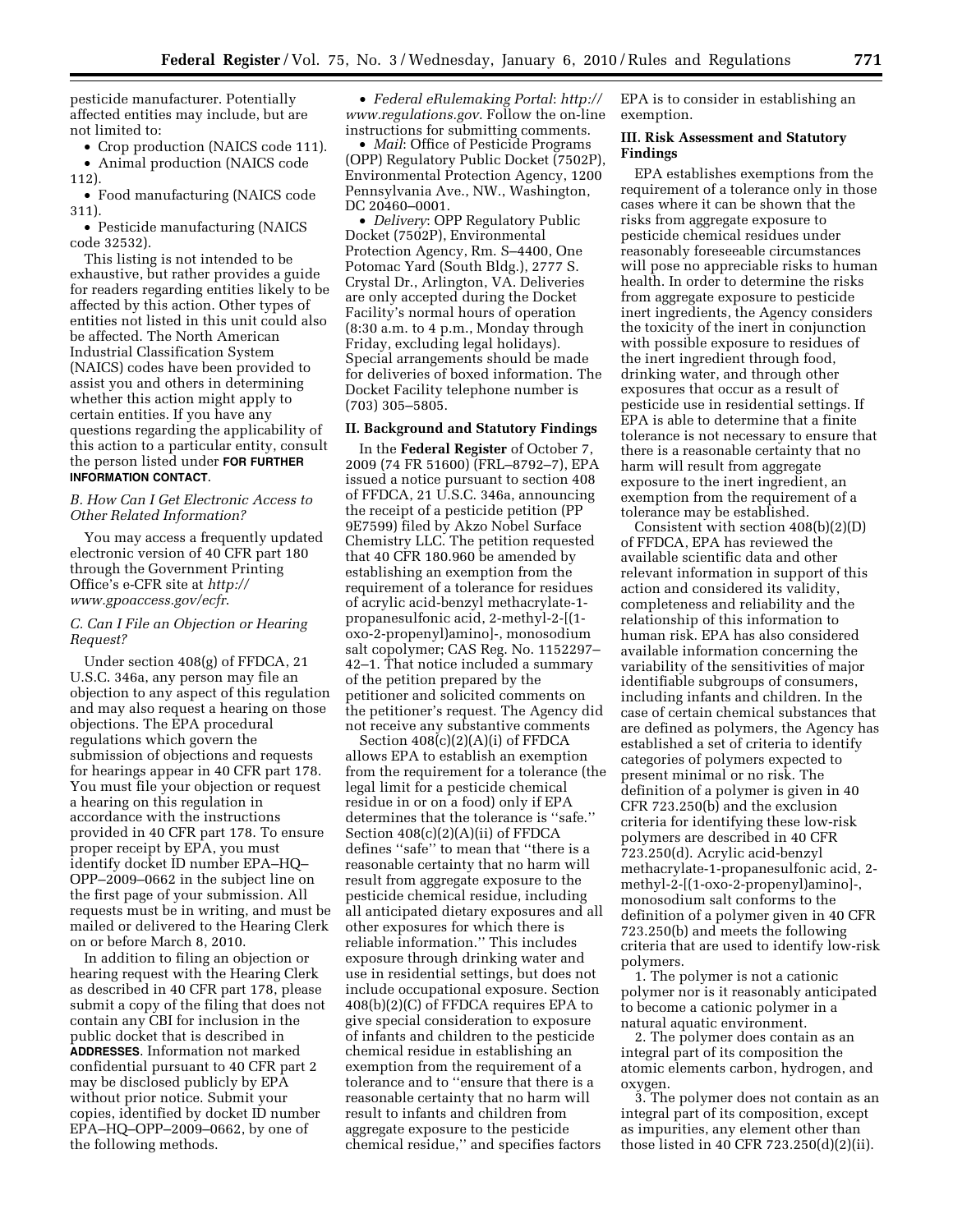4. The polymer is neither designed nor can it be reasonably anticipated to substantially degrade, decompose, or depolymerize.

5. The polymer is manufactured or imported from monomers and/or reactants that are already included on the TSCA Chemical Substance Inventory or manufactured under an applicable TSCA section 5 exemption.

6. The polymer is not a water absorbing polymer with a number average molecular weight (MW) greater than or equal to 10,000 daltons.

Additionally, the polymer also meets as required the following exemption criteria specified in 40 CFR 723.250(e).

7. The polymer's number average MW of greater than 1,000 and less than 10,000 daltons. The polymer contains less than 10% oligomeric material below MW 500 and less than 25% oligomeric material below MW1,000, and the polymer does not contain any reactive functional groups.

Thus, acrylic acid-benzyl methacrylate-1-propanesulfonic acid, 2 methyl-2-[(1-oxo-2-propenyl)amino]-, monosodium salt meets the criteria for a polymer to be considered low risk under 40 CFR 723.250. Based on its conformance to the criteria in this unit, no mammalian toxicity is anticipated from dietary, inhalation, or dermal exposure to acrylic acid-benzyl methacrylate-1-propanesulfonic acid, 2 methyl-2-[(1-oxo-2-propenyl)amino]-, monosodium salt.

### **IV. Aggregate Exposures**

For the purposes of assessing potential exposure under this exemption, EPA considered that acrylic acid-benzyl methacrylate-1 propanesulfonic acid, 2-methyl-2-[(1 oxo-2-propenyl)amino]-, monosodium salt could be present in all raw and processed agricultural commodities and drinking water, and that nonoccupational non-dietary exposure was possible. The number average MW of acrylic acid-benzyl methacrylate-1 propanesulfonic acid, 2-methyl-2-[(1 oxo-2-propenyl)amino]-, monosodium salt is 1,500 daltons. Generally, a polymer of this size would be poorly absorbed through the intact gastrointestinal tract or through intact human skin. Since acrylic acid-benzyl methacrylate-1-propanesulfonic acid, 2 methyl-2-[(1-oxo-2-propenyl)amino]-, monosodium salt conform to the criteria that identify a low-risk polymer, there are no concerns for risks associated with any potential exposure scenarios that are reasonably foreseeable. The Agency has determined that a tolerance is not necessary to protect the public health.

# **V. Cumulative Effects**

Section 408 (b)(2)(D)(v) of FFDCA requires that, when considering whether to establish, modify, or revoke a tolerance or tolerance exemption, the Agency consider ''available information'' concerning the cumulative effects of a particular chemical's residues and ''other substances that have a common mechanism of toxicity.'' For the purposes of this tolerance action, EPA has not assumed that acrylic acid-benzyl methacrylate-1 propanesulfonic acid, 2-methyl-2-[(1 oxo-2-propenyl)amino]-, monosodium salt has a common mechanism of toxicity with other substances, based on the anticipated absence of mammalian toxicity. For information regarding EPA's efforts to determine which chemicals have a common mechanism of toxicity and to evaluate the cumulative effects of such chemicals, see the policy statements released by EPA's Office of Pesticide Programs concerning common mechanism determinations and procedures for cumulating effects from substances found to have a common mechanism on EPA's website at *http://www.epa.gov/ pesticides/cumulative*.

# **VI. Additional Safety Factor for the Protection of Infants and Children**

Section 408(b)(2)(C) of FFDCA provides that EPA shall apply an additional tenfold margin of safety for infants and children in the case of threshold effects to account for prenatal and postnatal toxicity and the completeness of the data base unless EPA concludes that a different margin of safety will be safe for infants and children. Due to the expected low toxicity of acrylic acid-benzyl methacrylate-1-propanesulfonic acid, 2 methyl-2-[(1-oxo-2-propenyl)amino]-, monosodium salt, EPA has not used a safety factor analysis to assess the risk. For the same reasons the additional tenfold safety factor is unnecessary.

### **VII. Determination of Safety**

Based on the conformance to the criteria used to identify a low-risk polymer, EPA concludes that there is a reasonable certainty of no harm to the U.S. population, including infants and children, from aggregate exposure to residues of acrylic acid-benzyl methacrylate-1-propanesulfonic acid, 2 methyl-2-[(1-oxo-2-propenyl)amino]-, monosodium salt.

### **VIII. Other Considerations**

# *A. Analytical Enforcement Methodology*

An analytical method is not required for enforcement purposes since the

Agency is establishing an exemption from the requirement of a tolerance without any numerical limitation.

# *B. International Tolerances*

The Agency is not aware of any country requiring a tolerance for acrylic acid-benzyl methacrylate-1 propanesulfonic acid, 2-methyl-2-[(1 oxo-2-propenyl)amino]-, monosodium salt nor have any CODEX Maximum Residue Levels (MRLs) been established for any food crops at this time.

# **IX. Conclusion**

Accordingly, EPA finds that exempting residues of acrylic acidbenzyl methacrylate-1-propanesulfonic acid, 2-methyl-2-[(1-oxo-2 propenyl)amino]-, monosodium salt from the requirement of a tolerance will be safe.

## **X. Statutory and Executive Order Reviews**

This final rule establishes a tolerance under section 408(d) of FFDCA in response to a petition submitted to the Agency. The Office of Management and Budget (OMB) has exempted these rules from review under Executive Order 12866, entitled *Regulatory Planning and Review* (58 FR 51735, October 4, 1993). Because this final rule has been exempted from review under Executive Order 12866, this final rule is not subject to Executive Order 13211, entitled *Actions Concerning Regulations That Significantly Affect Energy Supply, Distribution, or Use* (66 FR 28355, May 22, 2001) or Executive Order 13045, entitled *Protection of Children from Environmental Health Risks and Safety Risks* (62 FR 19885, April 23, 1997). This final rule does not contain any information collections subject to OMB approval under the Paperwork Reduction Act (PRA), 44 U.S.C. 3501 *et seq*., nor does it involve any technical standards that would require Agency consideration of voluntary consensus standards pursuant to section 12(d) of the National Technology Transfer and Advancement Act of 1995 (NTTAA), Public Law 104–113, section 12(d) (15 U.S.C. 272 note).

Since tolerances and exemptions that are established on the basis of a petition under section 408(d) of FFDCA, such as the tolerance in this final rule, do not require the issuance of a proposed rule, the requirements of the Regulatory Flexibility Act (RFA) (5 U.S.C. 601 *et seq*.) do not apply.

This final rule directly regulates growers, food processors, food handlers, and food retailers, not States or tribes, nor does this action alter the relationships or distribution of power